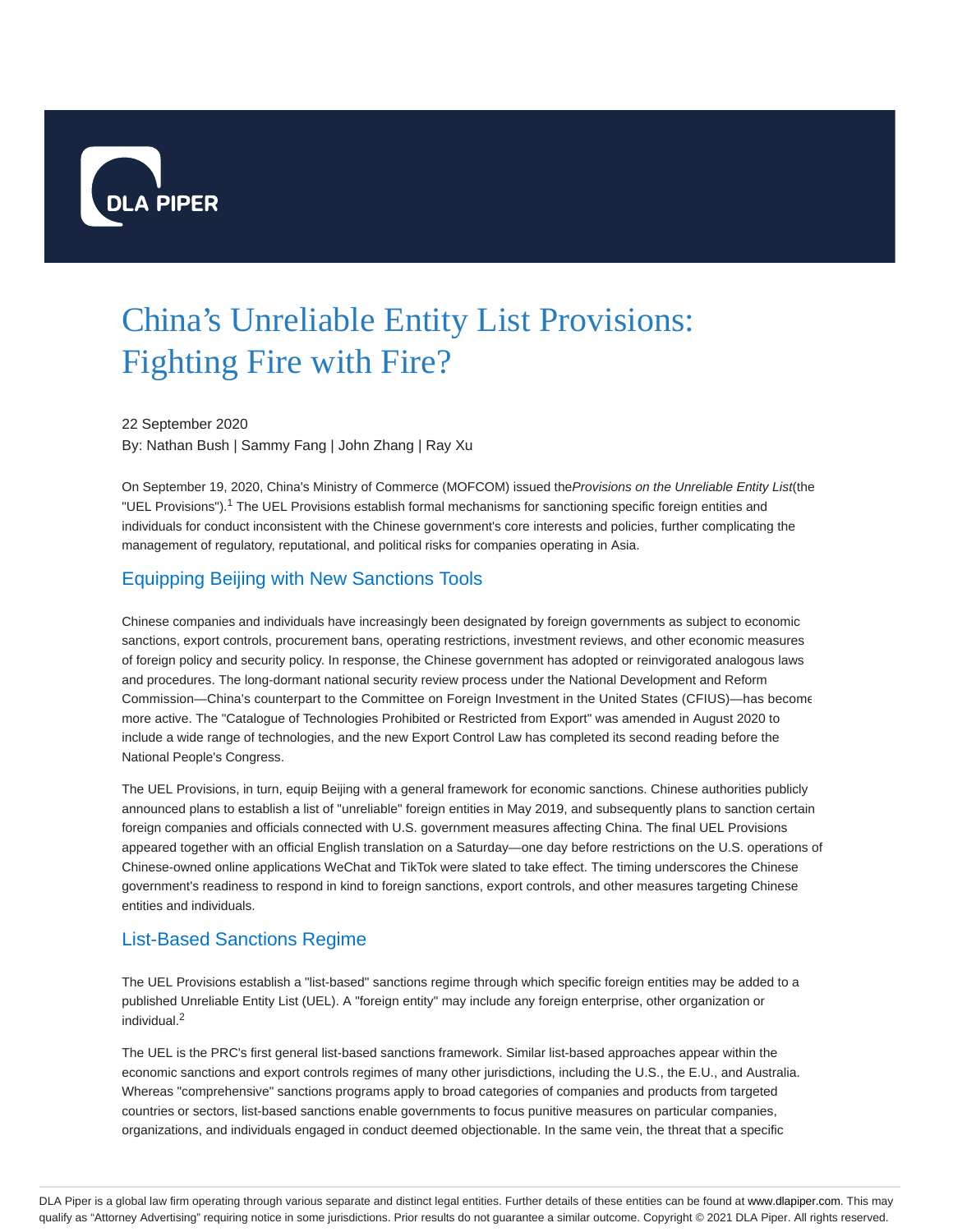company or organization might be designated on a sanctions list as a result of its own commercial conduct may deter owners and managers from actions that might attract sanctions in the future.

No foreign entities have yet been formally included in the UEL.

## Sanctionable Conduct and Extraterritorial Effect

Foreign entities may be designated in the UEL based on conduct in "international economic, trade and other relevant activities" either: (1) "endangering national sovereignty, security or development interests of China"; or (2) "suspending normal transactions with" or "applying discriminatory measures against" a Chinese "enterprise, other organization, individual" which "violates normal market transaction principles and causes serious damage to the legitimate rights or interests" of the Chinese party.<sup>3</sup>

Significantly, the UEL Provisions allow sanctions to be imposed in response to conduct occurring outside China—one of the few Chinese laws applying extraterritorially.

The decision to designate a foreign entity on the UEL should be based on: (1) "the degree of danger to national sovereignty, security or development interests of China"; (2) "the degree of damage to the legitimate rights and interests of enterprises, other organizations, or individuals of China"; (3) whether the foreign entity acted "in compliance with internationally accepted economic and trade rules"; and (4) any other relevant factors.<sup>4</sup>

The scope of sanctionable conduct is potentially broad. While many other jurisdictions allow economic sanctions in response to threats to national security or national sovereignty, conduct endangering China's "development interests" might encompass a wide range of competitive practices clashing with industrial policy or trade policy goals.

Authorizing sanctions against foreign companies for "suspending" business with Chinese parties or "discriminating" against Chinese parties may be intended to neutralize foreign governments' sanctions and export control measures against Chinese companies. For example, third-country companies may face liability under U.S. law in certain circumstances for using U.S.-origin technology, equipment, and inputs to supply certain Chinese companies or for dealing with sanctioned Chinese parties. Third-country suppliers seeking to avoid U.S. sanctions and export control risks often abstain from high-risk business with Chinese customers. Under the UEL Provisions, such third-country suppliers may now face Chinese sanctions for cutting off supply to Chinese customers. It is unclear how a defense of "foreign sovereign compulsion" by a U.S. supplier or a third-country supplier would fare under the UEL Provisions.

## Potential Sanctions

The UEL Provisions authorize a broad spectrum of sanctions on designated foreign entities.<sup>5</sup> Sanctions may include restrictions or prohibitions on the foreign entity's China-related import or export activities, on the foreign entity's investment activities in China, on the entry into China of the foreign entity's personnel or "means of transportation," or on the work permits and visa status of the foreign entity's personnel. Other penalties may include fines or "other necessary measures."

On its face, the text of the UEL Provisions would allow many measures applied through foreign sanctions and export control regimes: government procurement bans; bans on all transactions by Chinese persons with blacklisted entities; surgical restrictions on business operations; suffocating denials of visas and permits; or even freezing or seize of assets. Restrictions on designated foreign entities' investment activities might apply to new investments, or might extend to orders requiring divestment or restructuring of existing investments. The authorization of "fines" as a possible sanction, moreover, raises the possibility that actions contrary to Chinese government interests might result in administrative penalties.

The UEL Provisions provide no further guidance on the precise penalties for particular conduct. While the UEL Provisions do not explicitly provide that foreign-invested enterprises in China may be sanctioned for the offshore conduct of foreign parent companies or affiliates, the regulatory context suggests that such measures would be permitted under the UEL Provisions.

### Enforcement Mechanism

DLA Piper is a global law firm operating through various separate and distinct legal entities. Further details of these entities can be found at www.dlapiper.com. This may qualify as "Attorney Advertising" requiring notice in some jurisdictions. Prior results do not guarantee a similar outcome. Copyright © 2021 DLA Piper. All rights reserved.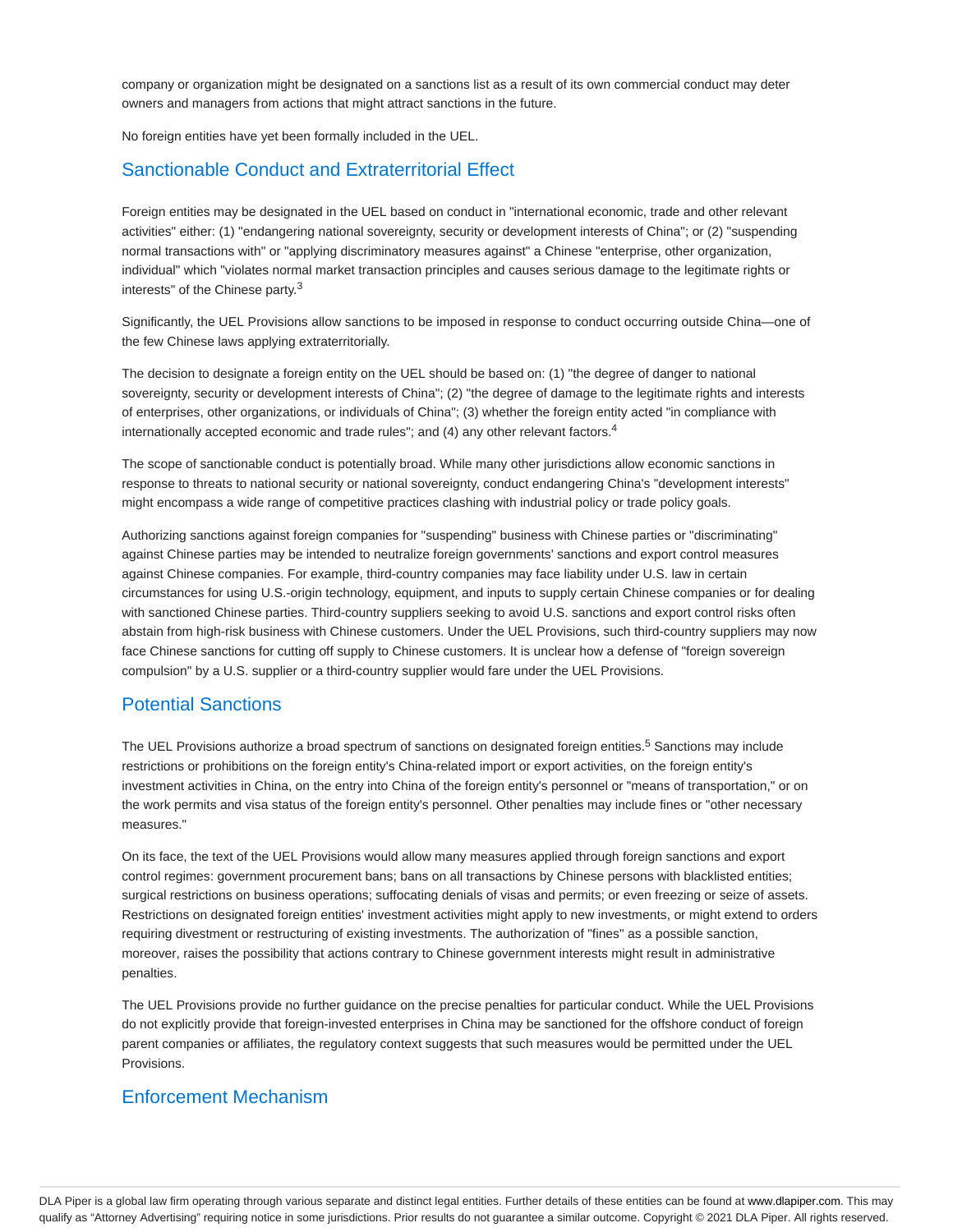The UEL Provisions contemplate the establishment of an inter-ministerial "Working Mechanism" consisting of relevant central government ministries and departments to conduct investigations and make decisions.<sup>6</sup> An office of the Working Mechanism to support its activities will be established within the Ministry of Commerce (potentially within the Bureau of the Industrial Security and Import/Export Control).

## Designations and Compliance Deadlines

The Working Mechanism has broad discretion to investigate potential grounds for sanctioning foreign entities by collecting evidence through various channels, and it may allow the foreign enterprise to present a defense.<sup>7</sup> However, where the facts are "clear," the Working Mechanism may proceed with a UEL designation.<sup>8</sup>

Foreign entities are to be added to the UEL through a public announcement including "an alert about the risks of conducting transactions" with the designated foreign entity.<sup>9</sup>

Notably, the UEL expressly authorizes conditional designations setting a time limit for a foreign entity to "rectify" its conduct and thus avoid the implementation of sanctions.<sup>10</sup>

## Permitting System

The UEL Provisions provide that Chinese entities may apply for permits to conduct otherwise-prohibited import or export transactions with foreign entities listed on the UEL, similar to the licensing procedures under the U.S. economic sanctions and export control schemes.<sup>11</sup>

#### **Implications**

The UEL Provisions enable the Chinese government to use the threat or imposition of economic sanctions to deter and penalize conduct inimical to Chinese government interests and policies by foreign businesses, organizations, and entities. Amidst escalating trade tensions and pressures to "de-couple" China from other markets, multinational companies active in Asia may face clashing directives from the sanctions regimes of China, the U.S., and other jurisdictions.

[1] Bukekao Shiti Qingdan Guiding (《不可靠实体清单规定》) [Provisions on the Unreliable Entity List] (promulgated by the Ministry of Commerce on September 19, 2020 with immediate effect),http://www.mofcom.gov.cn/article/b/fwzl/202009/20200903002593.shtml (in Chinese),http://english.mofcom.gov.cn/article/policyrelease/questions/202009/20200903002580.shtml (the official English translation).

[2] UEL Provisions, Art. 2.

[3] UEL Provisions, Art. 2.

[4] UEL Provisions, Art. 7.

[5] UEL Provisions, Art. 10 provides that "the working mechanism may, based on actual circumstances, decide to take one or several of the following measures (hereinafter referred to as "the measures") with respect to the foreign entity which is included in the Unreliable Entity List, and make an announcement of the decision: (1) restricting or prohibiting the foreign entity from engaging in China-related import or export activities; (2) restricting or prohibiting the foreign entity from investing in China; (3) restricting or prohibiting the foreign entity's relevant personnel or means of transportation from entering into China; (4) restricting or revoking the relevant personnel's work permit, status of stay or residence in China; (5) imposing a fine of the corresponding amount according to the severity of the circumstances; (6) other necessary measures".

[6] UEL Provisions, Art. 4.

[7] UEL Provisions, Art. 5 and Art. 6.

[8] UEL Provisions, Art. 8 provides that "where the facts about the actions taken by the relevant foreign entity are clear, the working mechanism may, by taking into overall consideration the factors specified in Article 7 of these Provisions, directly make a decision on whether to include the relevant foreign entity in the Unreliable Entity List; if a decision is made to include in the Unreliable Entity List, an announcement shall be made".

[9] UEL Provisions, Art. 9.

[10] UEL Provisions, Art. 9 and Art. 11.

[11] UEL Provisions, Art. 12 provides that "where, under special circumstances, it is necessary indeed for an enterprise, other organization, or individual of China to conduct transactions with the foreign entity that is restricted or prohibited from engaging in Chinarelated import or export activities, an application shall be submitted to the Office of the working mechanism, then the transactions with the foreign entity in question may be conducted upon approval".

DLA Piper is a global law firm operating through various separate and distinct legal entities. Further details of these entities can be found at www.dlapiper.com. This may qualify as "Attorney Advertising" requiring notice in some jurisdictions. Prior results do not guarantee a similar outcome. Copyright © 2021 DLA Piper. All rights reserved.